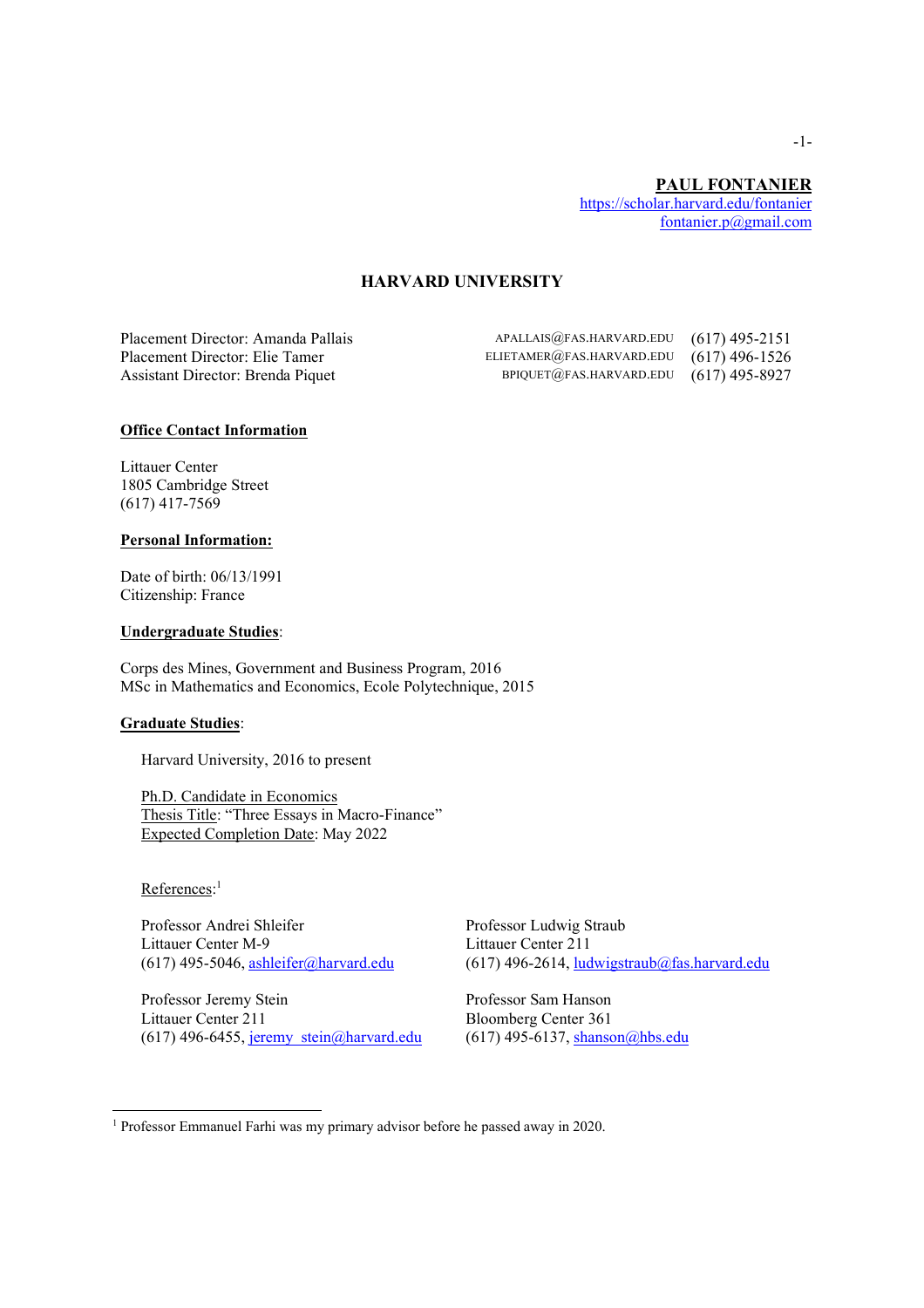## **Teaching and Research Fields**:

Primary fields: Macroeconomics, Finance

Secondary field: Behavioral Economics

# **Teaching Experience:**

| Spring $2021$ : | International Macroeconomics (Graduate), Harvard University,  |
|-----------------|---------------------------------------------------------------|
|                 | teaching fellow for Professor Rogoff                          |
| Spring $2020$ : | Intermediate Macroeconomics (Undergraduate), Harvard          |
|                 | University, teaching fellow for Professor Foote               |
| Spring $2019$ : | Behavioral Finance (Graduate), Harvard University, teaching   |
|                 | fellow for Professor Gennaioli                                |
| Fall 2018:      | Capital Markets (Undergraduate), Harvard University, teaching |
|                 | fellow for Professor Bordalo                                  |

## **Research Experience and Other Employment:**

| 2019:         | Research Assistant for Professor Shleifer          |
|---------------|----------------------------------------------------|
| $2015 - 2016$ | Orange Middle East and Africa, Acquisition Analyst |
| 2015:         | Société Générale, Financial Engineer               |

## **Professional Activities:**

| Quarterly Journal of Economics, American Economics Journal:<br>Macroeconomics                                    |
|------------------------------------------------------------------------------------------------------------------|
| Sloan-Nomis Workshop on the Cognitive Foundations of                                                             |
| Economic Behavior (NYU), Miami Behavioral Finance                                                                |
| Conference (Poster session), AFA poster session, Econometric                                                     |
| Society World Meetings, NBER Behavioral Finance Working                                                          |
| Group Meeting, SITE Psychology and Economics (Stanford),<br>CU-RIDGE 2021 Financial Stability Workshop (Planned) |
|                                                                                                                  |

## **Honors, Scholarships, and Fellowships:**

| 2021:         | Certificate of Distinction in Teaching, Harvard University |
|---------------|------------------------------------------------------------|
| 2019:         | Certificate of Distinction in Teaching, Harvard University |
| 2015          | Corps des Mines Full Scholarship                           |
| $2012 - 2015$ | Ecole Polytechnique Full Scholarship                       |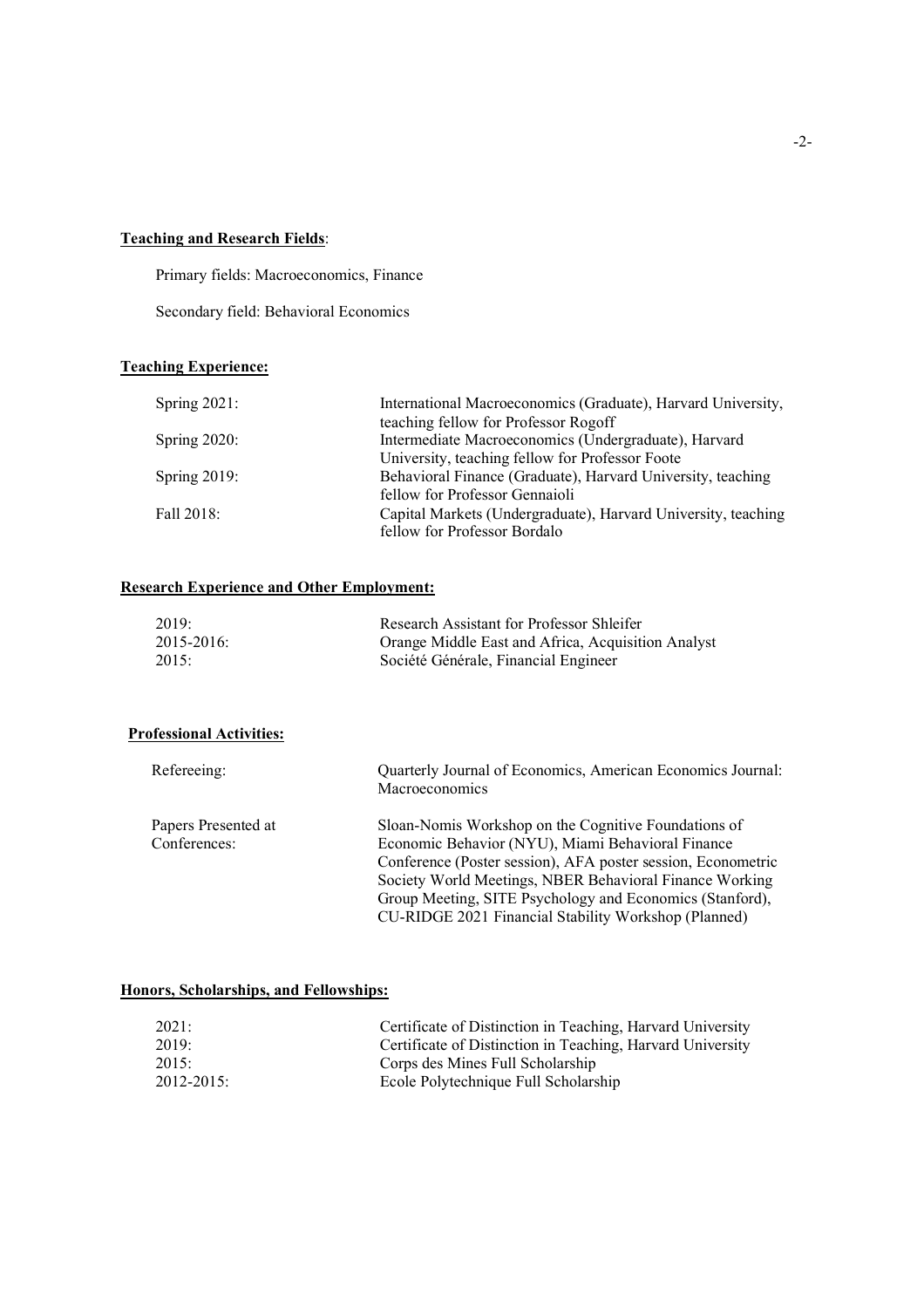### **Working Papers:**

### ³**Optimal Policy for Behavioral Financial Crises**´ (**Job Market Paper**)

How should policymakers adapt their macroprudential and monetary policies when the financial sector is vulnerable to belief-driven boom-bust cycles? I develop a model in which financial intermediaries are subject to collateral constraints, and that features a general class of deviations from rational expectations. I show that distinguishing between the drivers of behavioral biases matters: when biases are a function of equilibrium asset prices, new externalities arise, even in models that do not have any room for policy in their rational benchmark. I build on this theory to examine policy implications. First, the policymaker should use counter-cyclical capital buffers and time-varying loan-to-value ratios. These restrictions must be strengthened in times of over-optimism, as well as when the regulator is concerned that over-pessimism will arise in a future crisis. Second, uncertainty about the precise extent of behavioral biases in financial markets increases the incentives for the planner to act early. Finally, when biases depend on asset prices, an additional instrument is needed to act directly on asset prices. I study the use of monetary policy for this objective, and show that "leaning against the wind" can be desirable even when these macroprudential tools are unconstrained. The policymaker raises interest rates when there is a fear that high asset prices today, even if entirely warranted by fundamentals, can trigger extrapolation later on. Conventional monetary policy however loses power in normal times when agents expect the central bank to lean against the wind in the future.

## ³**Partial Equilibrium Thinking in General Equilibrium**´ (*with Francesca Bastianello*)

We develop a theory of "Partial Equilibrium Thinking" (PET), a type of misinference whereby agents fail to understand the general equilibrium consequences of their actions when inferring information from endogenous outcomes. PET generates a two-way feedback between outcomes and beliefs, which can lead to arbitrarily large deviations from fundamentals. In financial markets, PET equilibrium outcomes exhibit over-reaction, excess volatility, high trading volume, and return predictability. We draw a distinction between models of misinference and models with biases in Bayesian updating, and study how these two departures from rationality interact. We show that misinference from mistakenly assuming the world is rational can vastly amplify biases in Bayesian updating, and that the distinction between these two biases can have important quantitative implications.

## ³**Partial Equilibrium Thinking, Extrapolation, and Bubbles**´ (*with Francesca Bastianello*)

We model a financial market where some agents mistakenly attribute any price change they observe to new information alone, when in reality part of the price change is due to other agents' buying/selling pressure, a form of bounded rationality that we refer to as "Partial Equilibrium Thinking" (PET). PET provides a microfoundation for price extrapolation, where the degree of extrapolation depends on the informational edge of informed agents. In normal times, this edge is constant and bubbles and crashes do not arise. By contrast, following a large one-off innovation in fundamentals that temporarily wipes out informed agents' edge (a "displacement event"), extrapolation by PET traders is initially very aggressive but then gradually dies down, leading to bubbles and endogenous crashes. Micro-founding the degree of extrapolation in this way allows us to shed light on both normal market dynamics and on the Kindleberger (1978) narrative of bubbles within a unified framework.